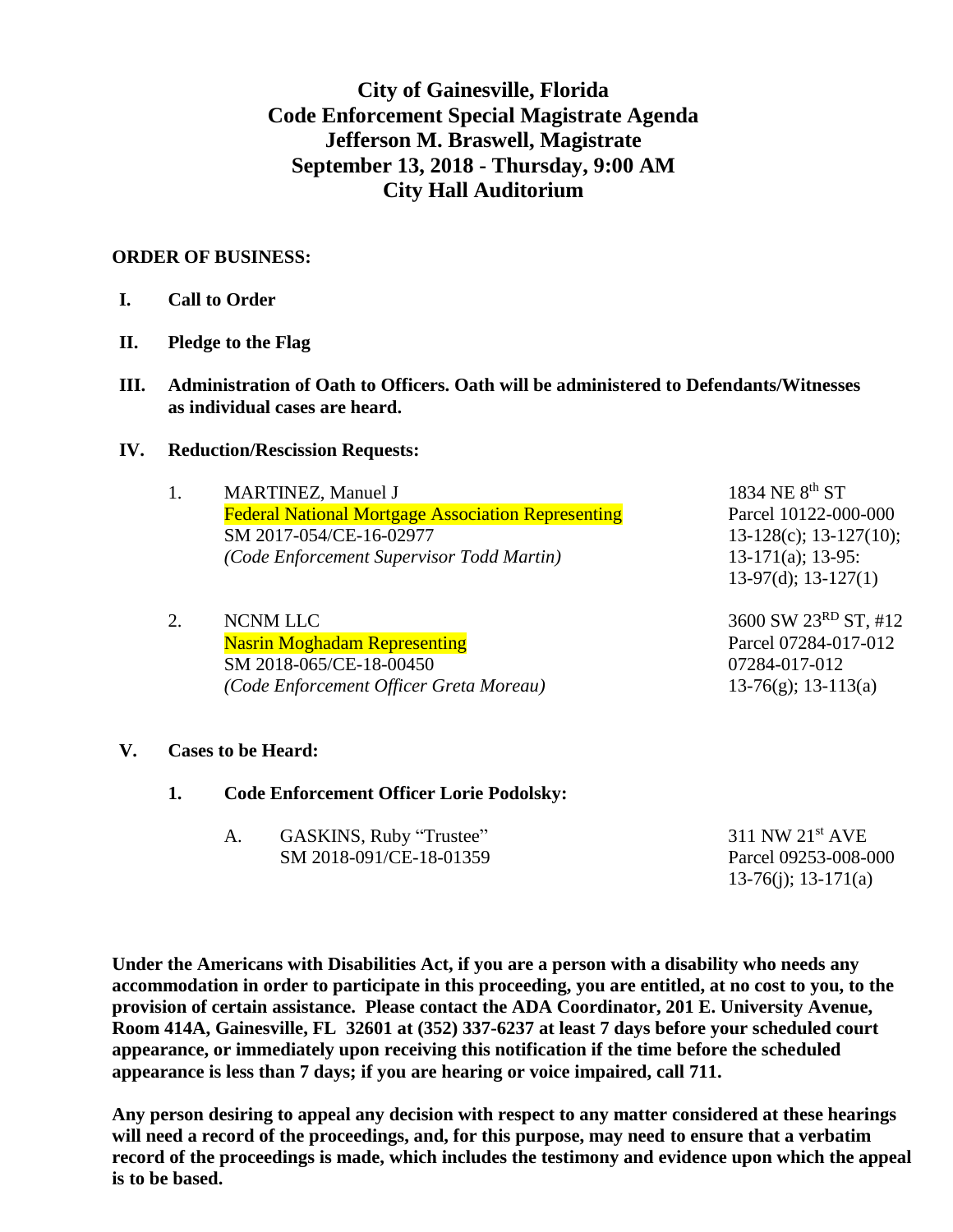|      | 2.                                            | <b>Code Enforcement Officer John Gates:</b>                                                                        |                                                                                                    |  |  |  |
|------|-----------------------------------------------|--------------------------------------------------------------------------------------------------------------------|----------------------------------------------------------------------------------------------------|--|--|--|
|      |                                               | A.<br>ROBBINSWOOD Holdings LLC<br>SM 2018-097/CE-18-00651                                                          | 3800 SW 38th ST<br>Parcel 06797-005-000<br>30-3.48                                                 |  |  |  |
|      | $\overline{4}$ .                              | <b>Code Enforcement Officer Steven Baker:</b>                                                                      |                                                                                                    |  |  |  |
|      |                                               | $RICKS$ , Runnell (Continuance $-1$ )<br>A.<br>SM 2018-070/CE-18-03132                                             | 220 SE 21 <sup>st</sup> ST<br>Parcel 11276-008-000<br>$13-171(b)$                                  |  |  |  |
|      |                                               | <b>B.</b><br>ROBINSON, Dellah "Heirs" (Continuance -1)<br>SM 2018-073/CE-18-00606                                  | 130 SE 24th ST<br>Parcel 11246-000-000<br>$13-171(b)$ ; $13-171(g)$ ;<br>$13-181$ ; $13-171(e)(1)$ |  |  |  |
| VI.  | <b>Challenge Affidavit of Non-Compliance:</b> |                                                                                                                    |                                                                                                    |  |  |  |
|      | 1.                                            | HOFFMAN, Richard D & Margaret S<br>SM 2018-061/CE-18-00314<br>(Code Enforcement Officer Lorie Podolsky)            | 7234 NW 21 <sup>st</sup> Way<br>Parcel 07814-010-018<br>$13-2(B)(1)$                               |  |  |  |
| VII. | <b>Cases to be Continued:</b>                 |                                                                                                                    |                                                                                                    |  |  |  |
|      | 1.                                            | PARKER, Moses Le, Jr. (City's Request)<br>SM 2018-090/CE-18-00645                                                  | 514 NE 16 <sup>th</sup> TER<br>Parcel 11055-000-000<br>$13-181$ ; $13-128$ (a)                     |  |  |  |
|      | 2.                                            | DANIEL, David, Jr. (Respondent's Request)<br>SM 2018-101/CE-18-00801<br>(Code Enforcement Officer Steven Baker)    | $2316$ SE $2nd$ AVE<br>Parcel 11244-000-000<br>$13-171(b)$                                         |  |  |  |
|      | <b>VIII. Compliance/Dismissal:</b>            |                                                                                                                    |                                                                                                    |  |  |  |
|      | 1.                                            | LCP 3105 SW 34 <sup>th</sup> Gainesville LLC<br>SM 2018-086/CE-18-01401<br>(Code Enforcement Officer Greta Moreau) | 3105 SW 34th ST<br>Parcel 06780-001-000<br>13-204(a) & (b)                                         |  |  |  |
|      | 2.                                            | MOBLEY, Lois S<br>SM 2018-087/CE-18-01555<br>(Code Enforcement Officer Greta Moreau)                               | 516 NW 3rd ST<br>Parcel 14335-000-000<br>$13-171(b)$                                               |  |  |  |
|      | 3.                                            | AMANNA, Lanyi & Zylinski<br>SM 2018-088/CE-18-01534<br>(Code Enforcement Officer Samantha Norris)                  | 2649 NW 45 <sup>th</sup> PL<br>Parcel 06076-300-019<br>$13-171(g)$ ; 30-5.36                       |  |  |  |
|      | 4.                                            | ROSWELL, James B III & Felicia A. Petrone<br>SM 2018-090/CE-18-00639<br>(Code Enforcement Officer Lorie Podolsky)  | 4206 NW $10^{th}$ ST<br>Parcel 08127-000-000<br>$13-2(B)(1); 13-171(b)$                            |  |  |  |

# 2